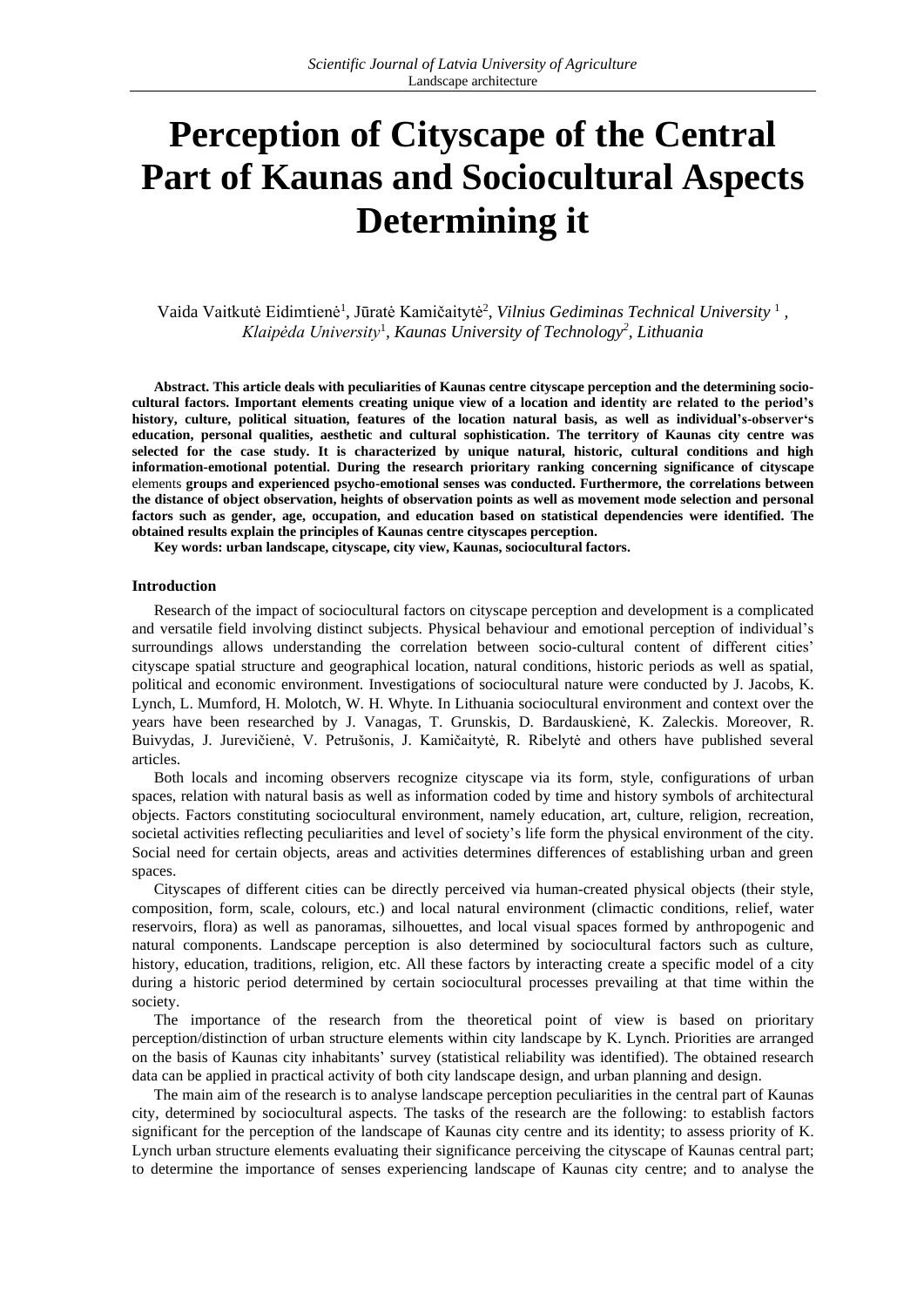correlation between movement modes and the elements of city's mental view as well as the size of perceived visual spaces and priorities of senses.

#### **Methods**

The method of bibliographic sources, scientific publications, electronic resources summary and analysis was applied. In addition, sociological surveys, designing mental maps and observation (location photofixation) were employed. Survey results were processed using SPSS sofftware. Category data was analyzed by chi square ( $\chi$ 2) criterion. Pearson linear correlation coefficient ( $r_{xy}$ ) was used to identify relations between range variables whereas for evaluation of several independent range samples Kruskal-Wallis test was selected. During the research the obtained data was compared and summarized.

When analysing subjective perception of the environment as well as conducting empirical assessment of attitudes Semantic Differential Scale (SDS) is frequently applied [15]. Semantic Differential Scale is composed by employing polar adjectives, which helps assess individual's reactions to a certain object or phenomenon. The other frequently used research method is K. Lynch's (1960) behaviour method concentrated on a very specific perception categorization of five basic structural elements of the central city part, that is, nodes – squares, crossroads; paths –streets, trails, sidewalks, other pedestrian routes; edges – walls, fences, buildings; districts – large city areas; landmarks – iconic buildings, spatial structures, reference signs. Behaviouristic method (that, is, how a person feels/behaves within the area) helps reveal socio-cultural aspects of cityscape perception and formation while by applying this method in environment formation practice one can ensure psychological acceptability and readability of different city's areas [27]. The importance of this method by assuring legibility of city's spatial structure as one of the most psychologically preferred environment next to coherence, complexity and mysteriousness, [7, 9] determined the application of the method for the research.

Research object – landscape of Kaunas city's central part. The territory was selected due to unique natural, historic, cultural conditions as well as information-emotional potential of the landscape and possibilities of its visual perception.

### **The conception of cityscape**

Urban landscape dates back to the emergence of the first cities. It developed together with cities [9]. Famous American landscape architect, journalist Frederick Law Olmsted (1822-1903) was the first to use the concept of urban landscape as a specialized term [17, 6, 10]. The famous landscape architect identified urban landscape with different green spaces and their elements of various purposes. In the 19th century he put the basis for contemporary conception of the city as a unified part of the ecosystem.

In the middle of the 20th century influential British architect T. G. Cullen, who developed the new methodology and theory of city's visual analysis and design, based the concept of urban landscape encompassing visual and structural integration of buildings, streets, and places that constitute the city environment. The author described urban landscape as the harmony/art of proportions of all these elements. The other famous British landscape architect professor B. Hackett (Brian Hackett 1911-1998) called landscape as the view (i.e. buildings, pavements, trees, grass, topography, etc.), which can be overlooked by a human eye. He divided urban landscape into green (soft) and hard, by emphasizing the importance of the former and related it to opportunities of improving citizens' social behaviour as well as physical and mental health.

The terms "urban landscape" encompassing the words of different meanings defines the quality of environment's physical factors [2], develops relationship between city environment and a human being [3], established by certain social processes [14, 12].

Lithuanian engineer-architect, habilitated doctor of humanitarian sciences K. Jakovlevas-Mateckis in the first volume of his monography "Urban landscape architecture" provides explanation of urban landscape (anthropogenic, urbanized) as changed, affected, maintained and developed by a human being. The author indicates that in scientific literature such a type of landscape is frequently known as urban landscape. Literal formulation of the conception developed by the author is used in the Description of Landscape Policy Directions of the Republic of Lithuania (2004–2020).

A significant part of world and Lithuania's urbanism and architecture theoretists (L. Mumford, K. Lynch, G. Cullen, T. Turner, S. Bell, G. Daniulaitis, K. Zaleckis, Konstantinas Jakovlevas – Mateckis, A. Vyšniūnas, etc.) use the term *cityscape* for urban landscape. The term Cityscape (international Encyclopaedia Britannica) was first used in 1856. It is introduced as a shorter version of urban landscape equivalent. A. Vyšniūnas (2013) suggests using Lithuanian terms that are closer to international ones in order to avoid misinterpretations. He defines urban landscape as landscape architecture in the city. By emphasizing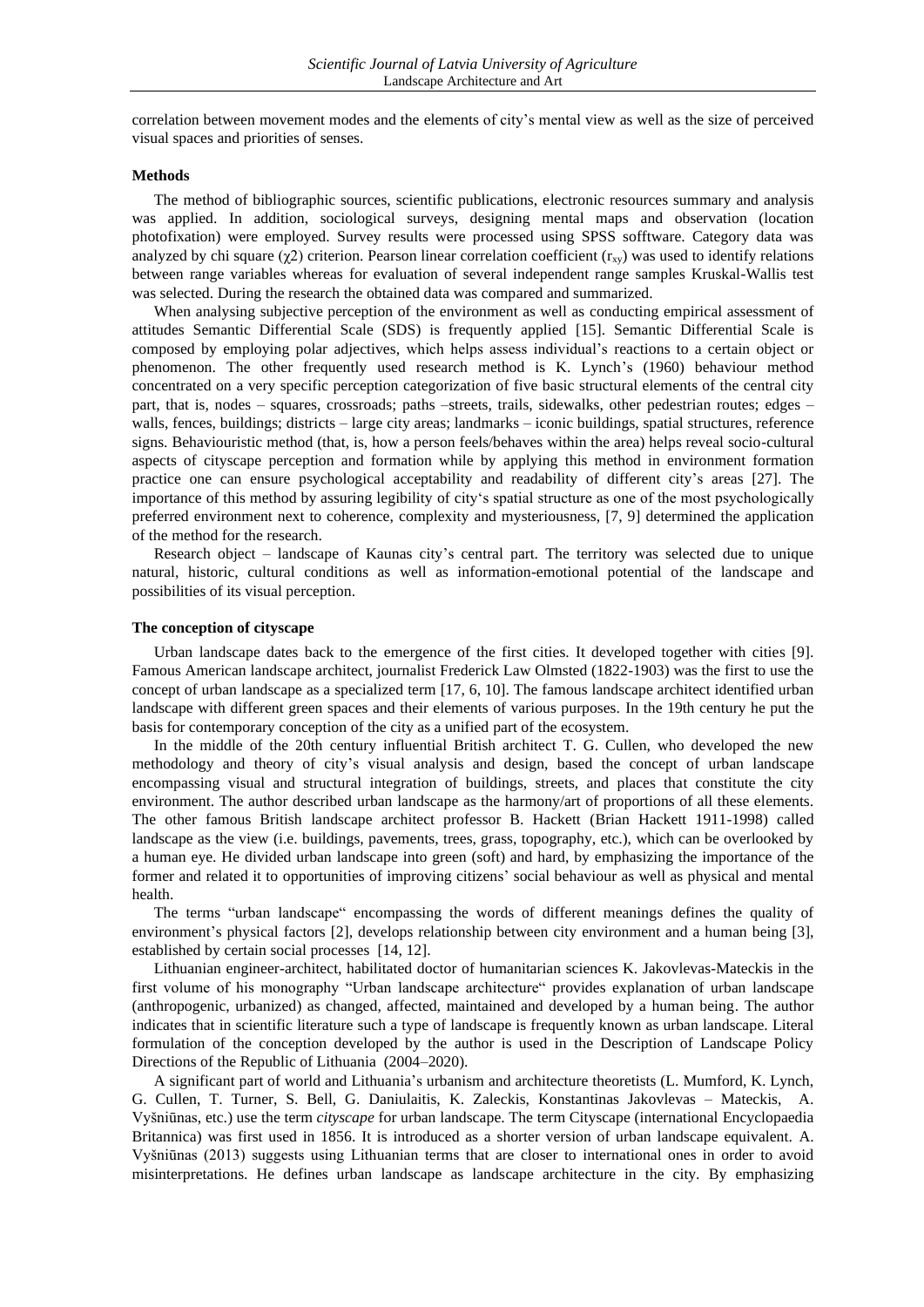multifaceted relation between the city, its culture and deep cultural processes K. Zaleckis (2002) extends the boundaries of urban landscape definition from the city view to the processes occurring within the city, reflection of cultural phenomena and changes by calling it a hologramic view allowing visual perception of invisible phenomena.

Summarizing one can claim that urban landscape (cityscape) combining different periods, urban compositions, architecture, parks, garden styles, colour gamut, developed by different natural conditions and historic circumstances is further changing. Such a peculiar view, frequently recognized from unique dominants and their ensembles, distinguishes the city from the other: by historic sense it reflects different periods of the city's past; from social sense it complies with political, economic, cultural needs of the society during different periods while from a philosophical point of view it reflects city's events, positive and negative changes as well as the relation between the city and a human being. The concept of cityscape in the article will be analysed as a visually observed part of the city formed by different sociocultural processes.

### **Cityscape perception**

Cityscape can be perceived in two ways, namely mentally and physically. These two ways closely interact with each other. K. Lynch regards mental experience process as important to an individual and considers it as the product of direct sense, past experiences and memory. He constructs urban view from three constituents: identity (recognition of separate objects), structure (spatial relations between objects) and meaning (abstract information). These three components act together and are significant for an observer both practically and emotionally. By assessing the environment of the cityscape, a city observer creates his/her individual city view/image, which can change with time regarding the circumstances. Individual city images can be combined into one collective image [12], which finally creates local identity and spirit, peculiar atmosphere of a location known as Genius loci. According to S. Kirvaitienė (2004), mental perception of cityscape develops when an individual directly or indirectly faces a city and its environment. It is a changing process perceived by one's mind and developing by layering of all senses rendered by individual's sensory organs (images, perception of physical, social, virtual environment, multisensorial units).

An individual receives 70–80 % of information about physical environment by sight [1]. City view (physical) is seen, covered and perceived more easily during direct visual contact. In his conception of cityscape K. Lynch (1960) marks separate visual accents, which facilitate reading of city images, develop the easily memorized sign system that helps guide himself/herself within the city. The city view is described by physical objects organized into mental maps, composed of five basic elements such as paths, streets, other pedestrian routes; edges, perceived or observed like walls, fences, buildings; districts, relatively big city quarters distinguished by their identity and character; nodes – the main and local intersection points; and easily identified objects – landmarks. J. Vanagas (2008) specifies observer's capacity to cover certain parts of the urban object. "Artistic image of such an object in observers and city dwellers' consciousness is established as a chain of local symbols, i.e. the sum of visual nodes, spaces and volumes constituting city signs and representing the object". The author considers the central part to be the most important element of the spatial structure of the city and the medium of material and spiritual culture, where normally the most significant socially buildings featuring exclusive architecture as well as streets, squares, equipment, monuments and green areas are found, and intense inhabitants' societal and social activity is happening. Towers, high-rise buildings, domes, dominants create individual expression peculiar for a specific city and mark the core location of the city.

According to K. Zaleckis, I. Gražulevičiūtė-Vileniškė, J. Vitkuvienė in history of urbanistics there are a lot of examples where cityscape is treated as cultural artifact on the basis of its characteristics. Authors claim that such reading is equally important for a representative of a specific culture using its spaces and a guest since the qualities determining cityscape reading are essential as far as cultural identity is concerned.

#### **Results**

#### **Empiric sociological investigation of Kaunas centre landscape perception correlations**

In order to analyse aspects of perceiving separate elements in Kaunas centre cityscape which are determined by the sociocultural context empiric-sociological research was conducted. The research object was landscape of Kaunas city (Lithuania) centre. The research data was collected during the period between 02 11 2019 and 23 03 2020.

The method of selecting sociological research sample was based on the random principle, i. e. all population individuals have the same possibilities to be chosen as samples. Non-probability sampling was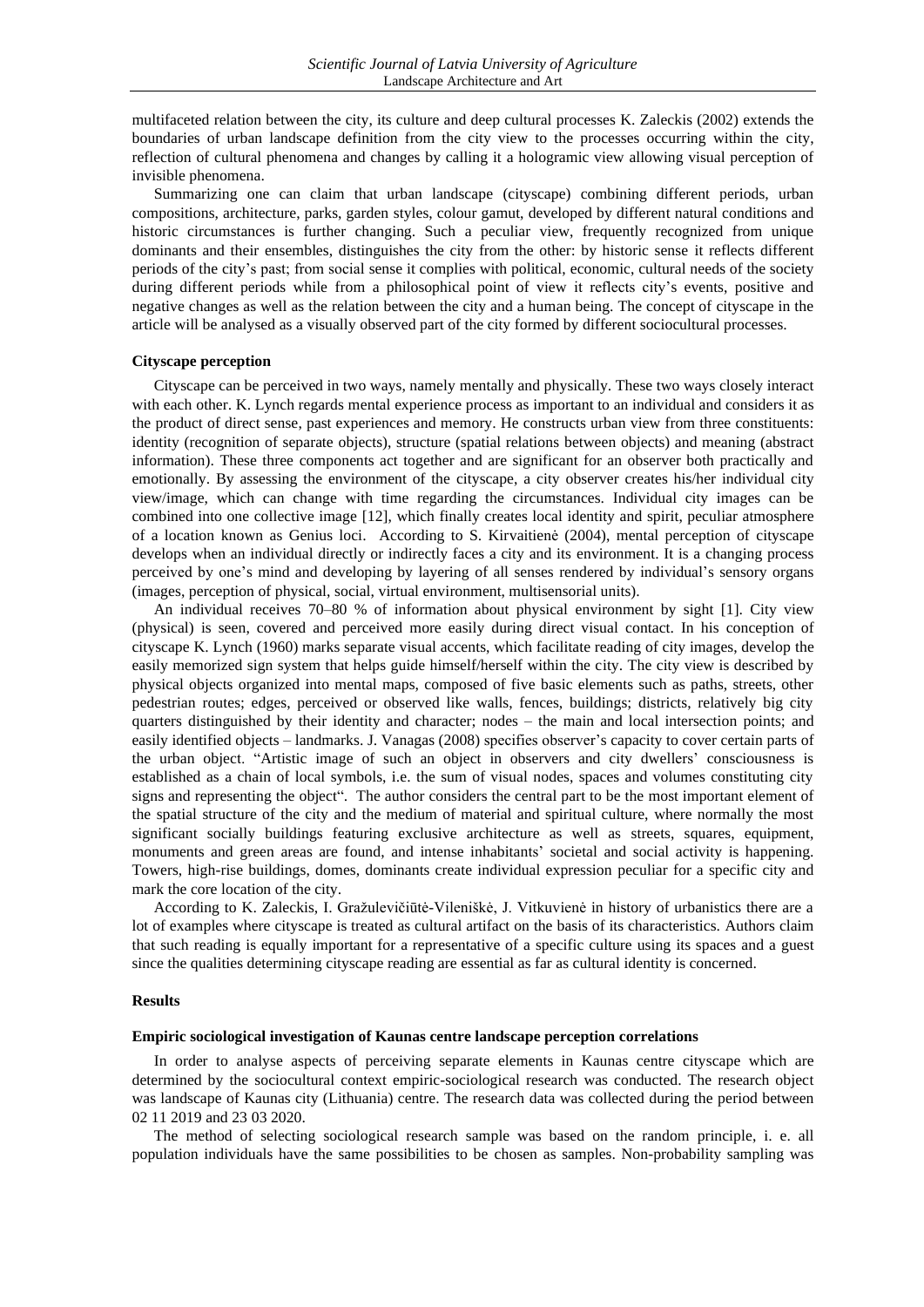employed to select the research groups, i. e. the distribution of subjects in the population group is not known and the group is composed randomly.

Qualitative research method – respondents' survey (conducted by the questionnaire) was employed. The data of the questionnaire was processed and analysed by quantitative methods, i. e. using statistical data package SPSS 19, Microsoft Excel and Likert scale. The scale is used in psychology, statistics, marketing, sociology as psychometric scale, with help of which one can record intensity of feelings for a certain object/phenomenon. For research of sociological nature the size of sample is identified regarding the error of 5 % (K. Kardelis, 2005). The size of the sample was defined by the formula:  $n = 1/(\Delta^2 + 1/N)$ 

where:  $\mathbf{n}$  – a number of cases in the selected group,  $\mathbf{N}$  – general set,  $\Delta$  – the size of the error. General set is composed of the number of Kaunas inhabitants, namely 286.7 thousand. In order to make the survey representative and reliable (5 % error), 380 respondents' questionnaires were used for the research  $(n=1/(0.0025+1/286.700)).$ 

Category data was analysed by chi square  $(\gamma 2)$  criterion. Differences of research findings were considered statistically significant when Asymp. Sig.  $p \le 0.05$ . To identify the correlation between range variables, Pearson linear correlation coefficient (rxy) was used, which normally assesses the strength of linear correlation. The scale of correlation coefficient values is as follows:  $0 - no$  correlation found, from 0 to 0.2 – very weak correlation, from 0.2 to 0.5 – weak correlation, from 0.5 to 0.7 – average, from 0.7 to 0.9 – strong,  $0.9$  to  $1$  – very strong linear correlation.

When conducting correlation analysis, correlation (r) strength and statistical significance were evaluated. When verifying if the obtained correlation is not coincidental, **p value** was calculated, which shows if correlation is statistically significant. P value obtained from SPSS to evaluate statistical significance of correlation was compared to the value *α=*0.05 (which shows the level of significance). Correlation was considered statistically significant if *p* value calculated by SPSS was **<**0.05.

To assess few independent range samples, i. e. by researching the correlation between movement modes and the significance of city's mental view elements as well as the size of perceived visual space according to the observation radius and senses priorities, Kruskal-Wallis test was applied. Kruskal-Wallis criterion is non parameter equivalent of ANOVA one factor disperse analysis. It allows comparing two and more independent sampling groups and identify statistically significant differences if **Asymp.Sig. p-value is < 0.05**. 387 respondents participated in the research of Kaunas city cityscape perception, out of whom 380 filled questionnaires appropriately and they were used for the research. 213 women (56 %) and 167 men (44 %) were surveyed. The smallest respondents' group, i. e. 7.4 % was composed of individuals older than 66 whereas there were 16 % of individuals aged 46-65, 31.6 % of individuals aged 26-45 and 45 % younger than 25. 22.1 % of respondents have higher education degree. 27.6 % have higher non-university degree. 40.6 % have completed secondary education and 9.7 % have finished only vocational school. As far as occupation is concerned, more than a half of respondents are employed (54.5%), students constituted 37.9 %, 6.8 % are retired, and 0.8 % are unemployed.

By observing cityscape objects, selection of movement modes is important. Going by bus was selected by 41.8 % (57.2 % females and 42.8 % males). 27.4 % prefer going by car (63.5 % females and 36.5 % are males). Travelling on foot is preferred by 26.1 % (49.5 % females and 50.5 % males) and going by bike was chosen by 4.7 % (38.9 % females and 61.1 % males). Comparing movement modes in the central street of Copenhagen [4] and the centre of Kaunas one can notice obvious priorities for means of transport. In Copenhagen people mostly move by bike, even 37 %, whereas in Kaunas only 5 % of individuals choose this mode of movement (currently the system of cycling tracks is being rapidly developed, companies "Bolt" and "CityBee" have started delivering electric scooters and bikes and, therefore, in the future the number of users is going to grow significantly). Approximately the same number choose a bus in cities, that is, 28 and 27 % respectively. In Copenhagen 31 % choose cars while in Kaunas it is 42 % and on foot the values are 4 % and 26 % respectively. By investigating the correlation between movement modes and education statistically significant (assessed by significance level *α=*0,05) weak **(0.2)** Pearson correlation was found among respondents with higher education degree and choosing moving on foot and by bus within Kaunas city.

For the consumer (both local and visiting), cityscape as the whole of nature, history, culture, and traditions in a specific location is perceived via easily identified objects, namely landmarks/dominants (sacred buildings, exceptional architecture, squares, memorial places, monuments), parks, water reservoirs, recurring events, festivals, and local spirit. Having conducted the survey, data comparison with J. Kamičaitytė -Virbašienė and Rūta Ribelytė 2016 research findings was carried out. Objects and factors significant for perception of the city centre landscape and location identity were selected for comparison. Respondents assessed the significance of each object and factor by points from 1 to 5 (5 means very significant). Comparing the data in table 1 (the first provided belongs to J. Kamičaitytė -Virbašienė, and R. Ribelytė, 2016; the second is attributed to V. V. Eidimtienė, the result of the research conducted in 2020), in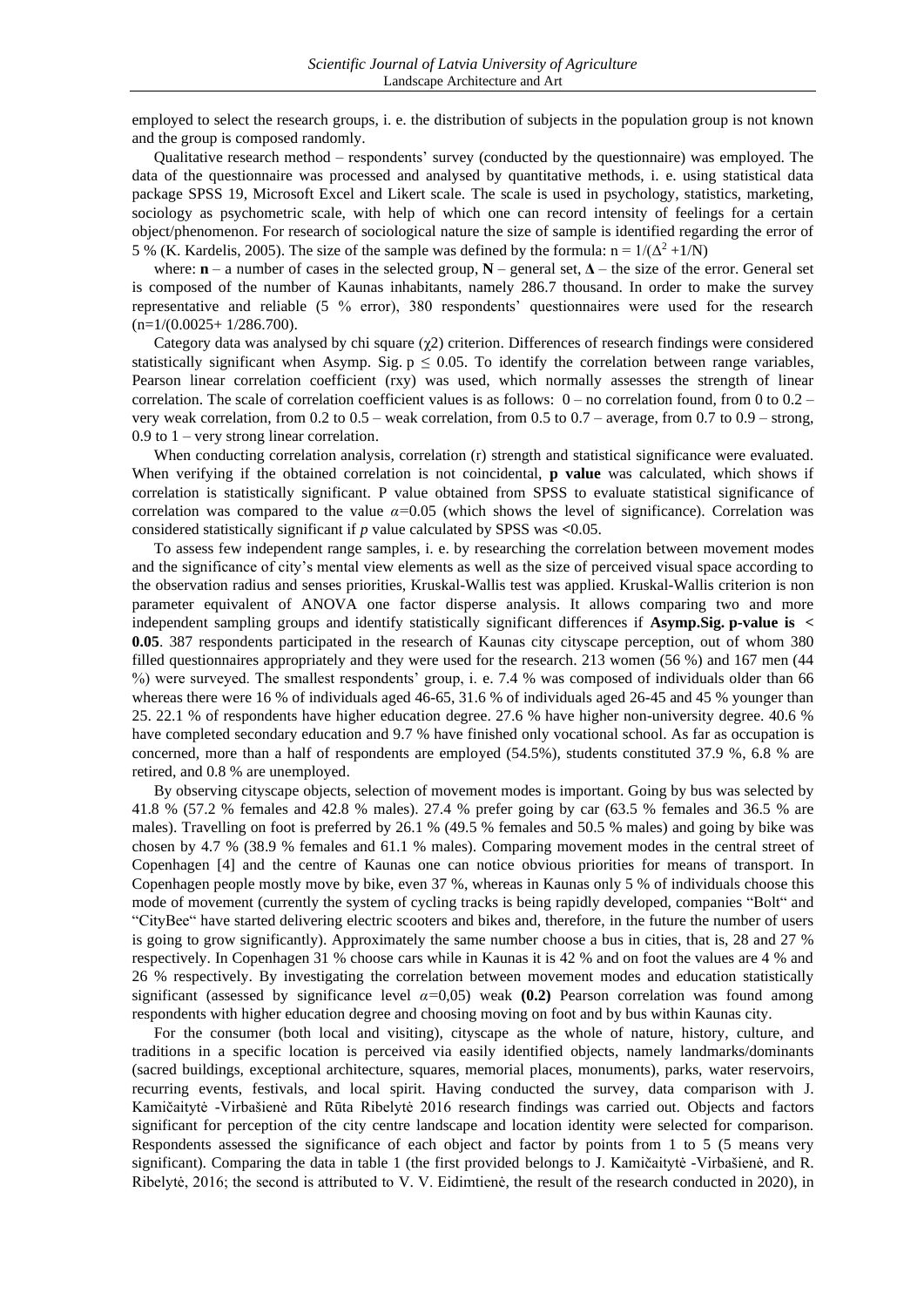principle the same results were obtained having assessed the importance of sacral buildings (10% and 9%), parks (9% and 10%), local spirit, aura (10% and 8%), memorial sites (7% and 10%). There was little difference in the assessment of events, festivals (13% and 8%), sports buildings and complexes (1% and 4%), and museums (14% and 9%). Rather big differences are observed comparing the impact of water reservoirs, that is 1 and 7 % respectively. It can be explained by already implemented riverfronts management projects (The project of Santaka park management, 2018, The bank of the Old Pier, 2018, new segments of cycling tracks, Sakura park on Nemunas island as the symbol of friendship between Kaunas and Japan, 2018). The significance of exceptional architecture grew by 6 % as well in 2020. It might have been influenced by newly constructed buildings in the centre, namely large volume dominants (administrative building "Nemuno 3", 2017, business centres "Happspace Arka", 2018, "Magnum" 2019, Piliamiestis quarter – under construction). Squares, alleys, pedestrian streets were assessed less than 5 % if compared to 2016. The result can be related to respondents' dissatisfaction by repair works, work quality as well as conflict situations because of tree cutting and certain temporary inconveniences. The importance of cultural heritage objects in 2020 was assessed even 8 % less though the number of objects as well as visiting conditions or access have remained unchanged. Shopping places in 2020 were assessed relatively higher and constituted even 6 %. The assessment could be affected by the age of respondents. The group of respondents of 18-25 years old regarded the big supermarkets as popular recreation and meeting points.

By investigating statistically significant correlation between respondents with higher university degree and local identity establishing factors, i. e. sacred buildings, memorial places, and water reservoirs, it was very weak, whereas with parks, cultural heritage, and exclusive architecture it was weak. Between respondents with higher non-university degree and sacred buildings as well as events, memorial places, exclusive architecture and museums very low correlation can be observed. Very low correlation was found between respondents having secondary education and cultural heritage, sacred buildings, and squares while low it was with parks and water reservoirs. Between respondents containing vocational education very weak correlation with sacred buildings, squares, memorial places, water reservoirs and weak with exceptional architecture and museum assessment was found.

TABLE 1

| <b>CRS</b><br>$\mathbf{F} \mathbf{A}$ | Parks | cultural<br>$\sigma$<br>heritage<br>Objects | buildings<br>Sacred | festivals<br>Events, | an<br>pedestria<br>Squares,<br>streets | centres<br>Sport | places<br>Shopping | places.<br>monuments<br>Memorial | architecture<br>Exclusive | Museums | reservoirs<br>Water | spirit<br>ocal |
|---------------------------------------|-------|---------------------------------------------|---------------------|----------------------|----------------------------------------|------------------|--------------------|----------------------------------|---------------------------|---------|---------------------|----------------|
| 2016                                  | 9%    | 19%                                         | 10%                 | 13%                  | 11%                                    | 1%               | 0%                 | 7%                               | 5%                        | 14%     | 1%                  | 10%            |
| 2020                                  | 11%   | 11%                                         | 9%                  | 8%                   | 6%                                     | 4%               | 6%                 | 10%                              | 11%                       | 9%      | 7%                  | 8%             |

Comparison of assessing factors that determine Kaunas landscape perception and establish local identity, in %

By investigating the factors that determine attractiveness of local objects by the selected criteria, aesthetics was regarded as the most significant (34 %). Historic value (23 %) and being well known (21 %) were equally important. Then there was functionality (15 %) while access was assessed as the least important (7 %). In age groups relation between certain factors and age category was observed, for example, aesthetics was considered as the most important by 67 % of respondents aged 18-25 whereas being well-known was selected by 56 % (26-45 age group) and access seemed more important (52 %) for individuals aged 18-25. Aesthetics criterion was indicated as the most important by respondents with secondary education (56 % of all respondents). Historic value seems more important for those who have higher non-university degree (38 %) while access (41 %) and function (55 %) appealed more for those with secondary education. On the other hand, well-known status is equally important for all groups.

General cityscape is best perceived by observing from the selected special sites (70 %). There are more than 10 observation places in Kaunas city which overlook the city panorama, 4 of them are suitable for the viewing the central part of the city (fig. 1). The most popular ones are Milikonys hill (69 metres), Aleksotas observation site opened at the beginning of the year (71 m), Kaunas Christ's Resurrection Church (70 m), Jiesia mound (Napoleon hill) observation site (63.6 m). There are other potential high observation spots in the city (for instance, the upper terrace of artist's A. Žmuidzinavičius museum patio  $\sim$ 70 m, Neurosurgery clinics surroundings (~66m above the sea level), which overlook views not discovered by photographs and tourists (the data of relief height was taken from https://www.arcgis.com/). No correlation with respondents' age, gender or education was discovered.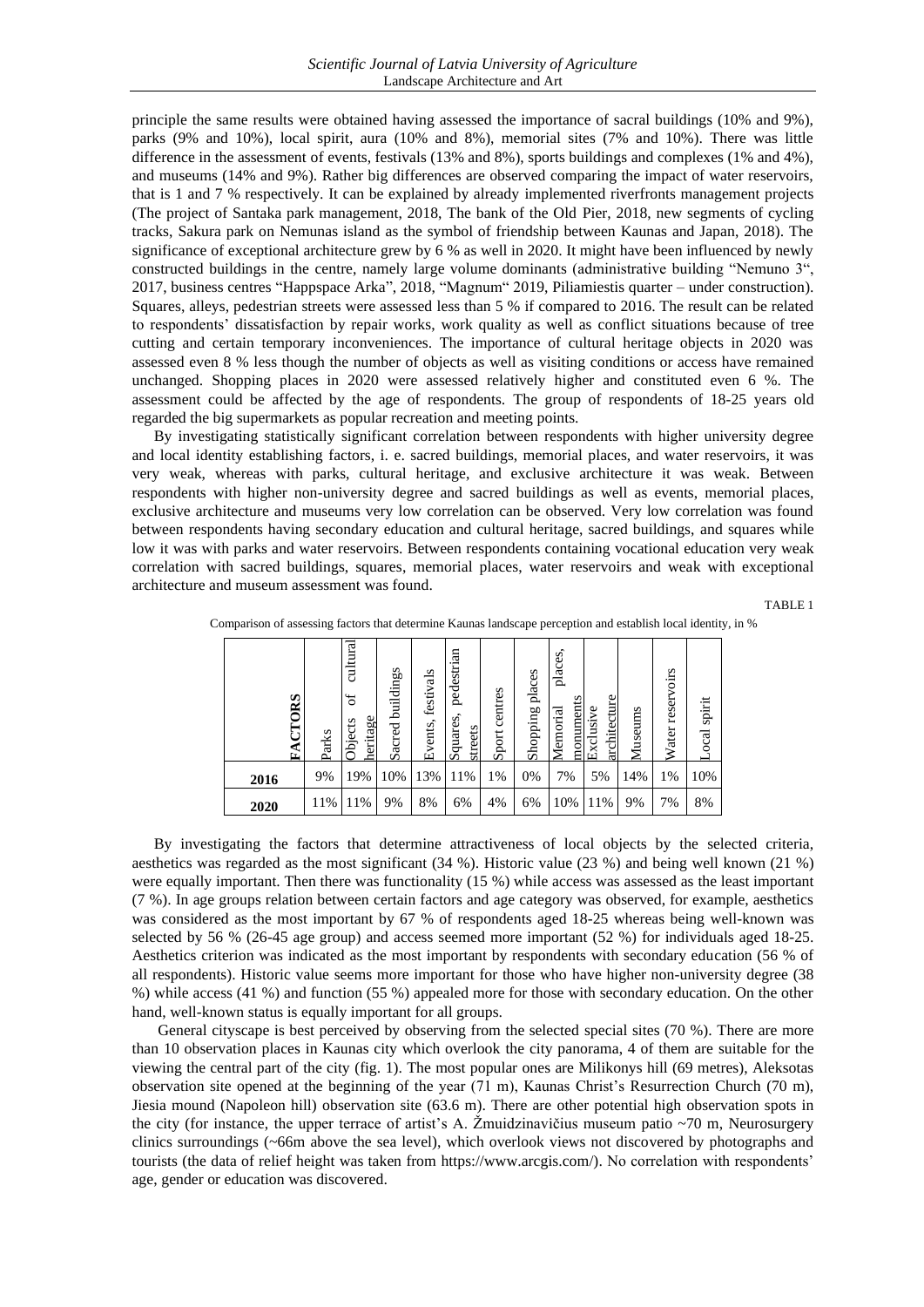

#### *Figure 1. The best observation places of the central part of the city*

Visibility of separate cityscape objects was assessed according to A. Tauras (1974) proposed classification of perspectives (close perspective – the object is distanced from a spectator 150 m, average perspective – visibility distance ranges from 150 to 400 m, and remote perspective – the distance exceeds 400 m). Separate cityscape elements are best perceived from a small distance (when walking around the object). 64.8 % of respondents selected *close* and 20.5 % chose *average* whereas 14.7 % selected the level of *panoramic* perspective. Correlation with age was observed. This property can be attributed to respondents aged 66 and over, who are most likely to selected the way of observing the object at close (82.1 %). By investigating statistically significant coefficients between respondents with secondary and vocational education, a very low correlation with close observation of an object, i. e. up to 150 m was found. Analysing the relationship between movement modes and visual space size statistically significant correlation was discovered (Table 2). Moving both by bicycle and on foot Kruskel Wallis test shows low up to 150 (**p-value** 0.000<0.05) and average from 150 to 400 m (**p-value** 0.000<0.034) distance selection dependence. It confirms the previously raised hypothesis that separate elements of cityscape are best perceived at a short distance. Travelling by bus, the correlation between a short distance and selecting far perspective (**pvalues** 0.000<0.05) was identified. Travelling by such a mode one can reach remote points of cityscape though observation at close still remains important because individuals pay attention to details. No significant correlation between choosing a car and selecting the size of visual space could be found since the observer is free to choose all options.

TABLE 2

| Perspectives of observed objects | Asymp. Sig. p - value |                |        |               |  |  |  |
|----------------------------------|-----------------------|----------------|--------|---------------|--|--|--|
|                                  | <b>On foot</b>        | <b>By bike</b> | By bus | <b>By car</b> |  |  |  |
| Remote, more than 400 m          | 0.000                 | 0.657          | 0.000  | 0.667         |  |  |  |
| Average $150 - 400$ m            | 0.034                 | 0.000          | 0.079  | 0.450         |  |  |  |
| Close up to $150 \text{ m}$      | 0.014                 | 0.000          | 0.000  | 0.750         |  |  |  |

Correlation between selecting visual space size of cityscape observation and modes of movement

By observing the cityscape from inside, the impact of five basic elements on perception and orientation was investigated using Likert scale (from 1 to 5, when 5 means very important): paths – streets, tracks; edges – walls, fences, buildings; districts – big city quarters, nodes – the main and local intersection points, and easily identified objects – landmarks. 19.7 % of respondents consider streets and paths as very important for orientation. 54.7 % say it is important; 21.1 % believe it is moderately important and 4.5 % regard them as of little importance. None of the respondents claim that paths are not significant at all. Gender, education, and occupation did not have significant impact on the assessment.

The significance of edges (walls, fences and buildings) within general perception of cityscape was assessed as moderately important (3 points; 41 %) and less significant (2 points; 31.6 % respondents). 14.5 % indicated that it is absolutely not important (1 point) whereas 9.5 assessed this element by 4 points and 3.4 % marked it as a very important choice (5 points).

The names of Kaunas city elderships/quarters like the Old Town, the New Town, Šančiai, Vilijampolė are well-known in Lithuania and are occasionally used as city synonyms like Brera in Milan (Italy), Monmartre (in French *Montmartre*) in Paris (France), Ciutat Vella in Barcelona (Spain). Such quarters are mostly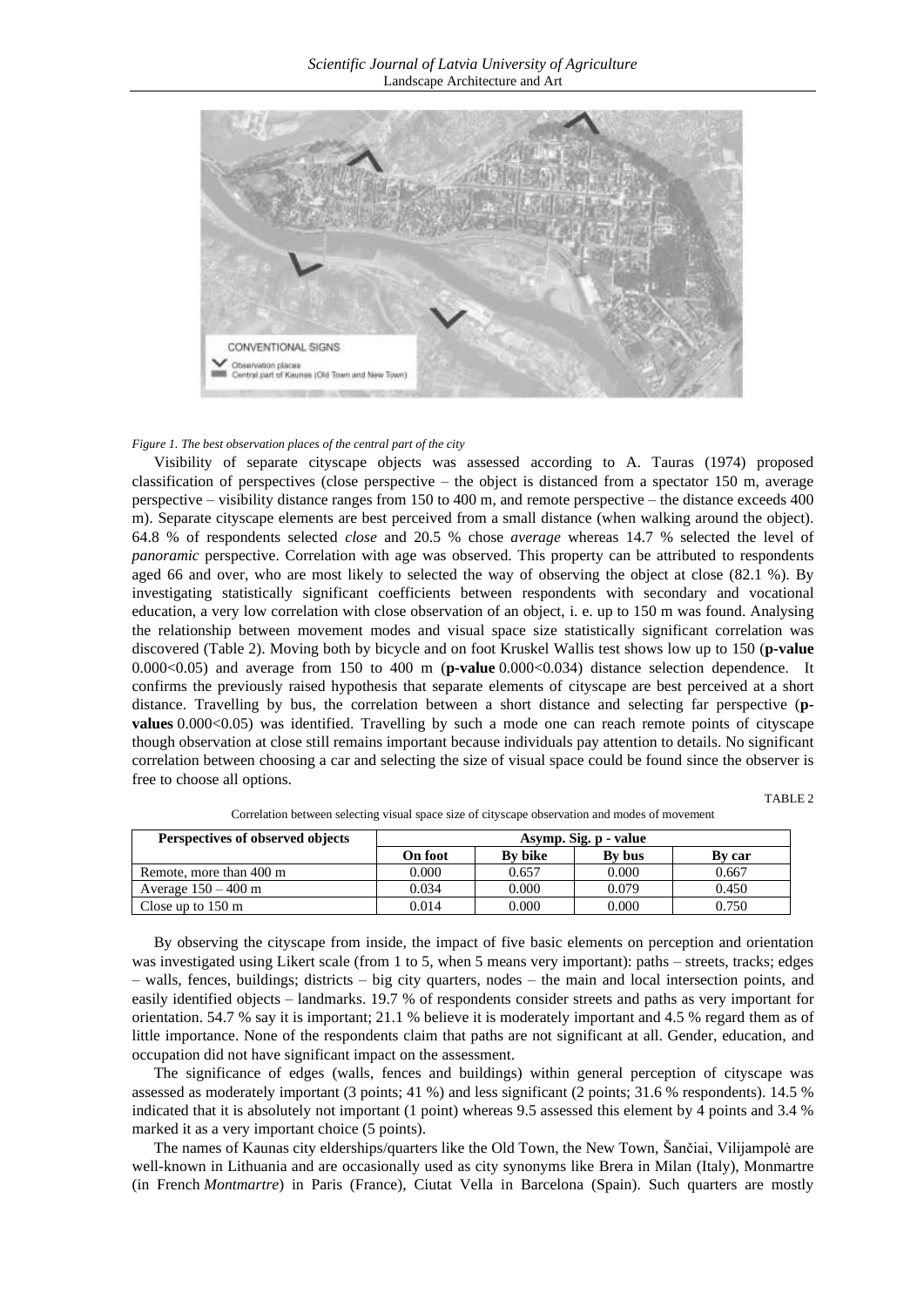assessed by 3 (43.4 %), 4 (24.2 %) and 2 (18.7 %) points. 9.5 % of respondents assessed this element by 5 points and 4.2 % regarded it as totally insignificant for general cityscape perception. No statistically significant difference between education, occupation, gender and the assessment of the latter element was recorded.

The main and local intersections as well as the most significant urban and natural nodes, the view of which remains in human memory for a long time such as squares and crossroads were mostly assessed by 2 (39 %) and 3 points (29.4 %). 19 % of respondents assessed nodes by 4 points and regard them significant whereas 2.6 % treat them as very important and 10 % believe they are not important.

City views are mostly perceived and memorized by easily identifiable objects-landmarks (iconic buildings, dominants of spatial structure, groups of exclusive signs). Kaunas is famous for its architecture from interwar period (in 2017 the application of Kaunas modernist architecture "Kaunas 1919-1939: The Capital Inspired by the Modern Movement" was submitted to the preliminary heritage list of the member states of the UNESCO World Heritage Convention) (Fig. 2).



*Figure 2. The most famous modernist buildings in the central part of Kaunas (photos are taken from [http://earth.google.com](http://earth.google.com/))*

In the Old Town surrounded by unique nature there are numerous Gothics, Renaissance, Baroque style buildings – historic, architecture and cultural monuments: The Church of the Assumption of St. Virgin Mary (or Vytautas the Great Church) (Aleksoto St. 3, ~1400),St. George the Martyr Church (Papilio St. 9, 1487), Kaunas Castle, 14th century, Kaunas Town Hall (Rotušės Sq. 15, 16th century), Kaunas Cathedral Basilica of the Apostles St. Peter and St. Paul (Vilniaus St. 1, 15th century) and others.

By assessing the importance of well-known landmarks respondents most frequently selected 4 (48.4 %) and 5 points (29 %). 19.5 % chose 3 points and 2 points were selected by 3.1 %. No respondents who believe they were insignificant could be found.

Comparing the average of all five basic elements, the landmark significance was rated the highest (4). Then subsequently paths (3.9), districts (3.2), nodes (2.7) and edges (2.6) could be ranked. By investigating the correlation between different moving modes and mental image elements of the city such as paths, edges, districts, nodes and landmarks, statistically significant differences were found (Table 3). On the basis of the research data one can claim that the correlation between moving on foot and paths (**p-value** 0.001<0.05) as well as moving on foot and district awareness (**p-value** 0.043<0.05) are statistically significant (*Kruskal Wallis* test). According to the obtained results, one can claim that for individuals moving on foot the most important factors for orientation in the city environment are paths and tracks. The data are important and could be used when designing Kaunas city infrastructrue projects seeking quality solutions of pedestrian traffic (for those moving on foot, regardless of the age, health condition and movement possibilities).

Analysing the data of the research concerning the correlation between moving by bike and perception of city's mental view elements no statistically significant results were found (*Kruskal Wallis* test).

On the basis of the research data, one can assert that correlation between going by bus and district perception could be observed (**p-value** 0.002<0.05) and it is statistically significant (*Kruskal Wallis* test). The relation is quite clear since while going by bus one does not need to follow turnings of the road and finds direction concerning the next stop from audio information (if the district is selected properly, due to short distances it is convenient to reach the next bus stop on foot).

The research data shows statistically significant correlation between going by car and paths (0.000<0.05) (*Kruskal Wallis* test). The correlation is very strong and obvious, which was confirmed by respondents who participated in the mental mapping survey and first and foremost drew the main streets of the city centre and Freedom Avenue.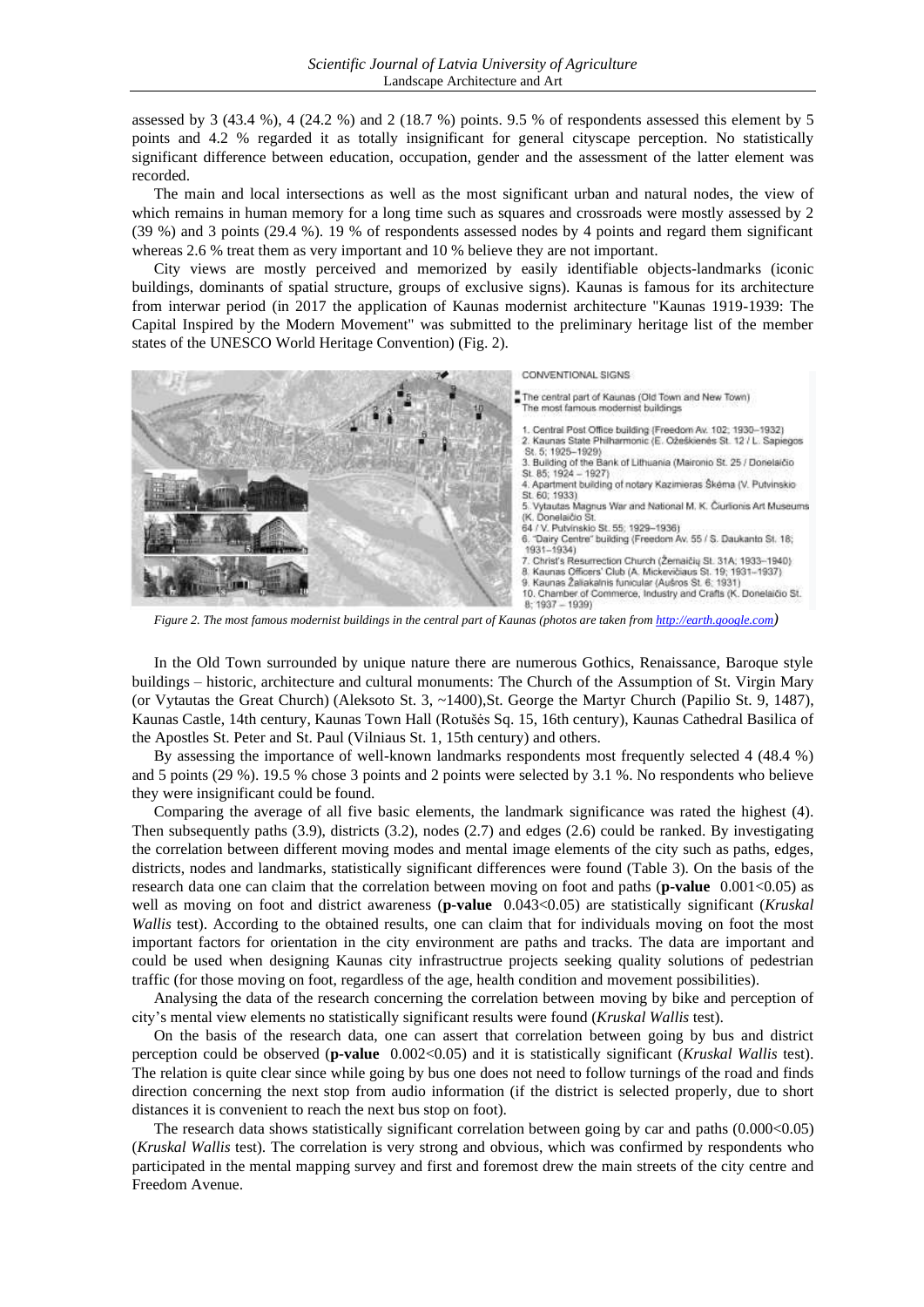TABLE 3

| <b>Mental view elements</b> | Asymp. Sig. p - value |         |        |        |  |  |  |
|-----------------------------|-----------------------|---------|--------|--------|--|--|--|
|                             | <b>On foot</b>        | By bike | By bus | By car |  |  |  |
| Paths                       | 0.001                 | 0.302   | 0.390  | 0.000  |  |  |  |
| Edges                       | 0.092                 | 0.944   | 0.487  | 0.392  |  |  |  |
| <b>Districts</b>            | 0.043                 | 0.908   | 0.002  | 0.145  |  |  |  |
| <b>Nodes</b>                | 0.328                 | 0.154   | 0.904  | 0.678  |  |  |  |
| Landmarks                   | 0.676                 | 0.832   | 0.337  | 0.580  |  |  |  |

Correlation between perception of city's mental view elements and modes of movement

Cityscape is perceived emotionally as well because certain environment elements create positive or negative emotions, which are associative and remain for a long time [20, 21]. The experiences fixed in one's memory are related to sight, taste, smell, touch and hearing senses, and reinforce mental image of cityscape. It is confirmed by 98.7 % of respondents, who assessed the importance of sight by the highest point (5) whereas only 1.3 % chose 4 points, which means that the average score is 5. Tactile senses, i. e. the possibility to touch the object (material and fabric are important) were in the second place – the average point was 3.5. 53.4 % of respondents regarded it as moderately important and 29.5 % treated it as important (4 points). 11.8 % (5 points) considered it as very important and 54.3 % chose 2 points, which means it bears little importance.

Taste and smell senses are closely related. The importance of smell (3.2) and taste (3.2) was assessed equally. The dominating assessment value of taste were 3 (62.1 %) and 4 points (26.3 %). 3.2 % respondents treated taste as very important, i. e. 5 points. 8.2 % indicated little significance (2 points) whereas 0.3 chose it as insignificant at all (1 point). The importance of smell was mostly assessed by 3 (56.6 %) and 4 points (36.8 %). 5.8 % of respondents regarded it as of little significance (2 points) and 0.8 % regarded it as a very significant element (5 points). On the basis of observations [22] smell in cityscape is more important and frequently determines the selection of the route and location. According to J. Stefanou and A. Vasilara, smell is the main element of cityscape, local identity structure and all region character's perception, which should be managed on the scale of city planning.

According to R. M. Schafer's (1993) classification of sounds in cityscape, all types of sounds can be faced (geophony, biophony, antrophony, technophony). On the basis of the research findings, the average score of sound perception within cityscape was 2.6, which meant the fifth place. 7.9 % thought that it is important (4 points) and 0.3 % believed it is very important. By investigating the correlation between different modes of movement and sense priorities (taste, smell, sight, touch, and hearing) statistically significant differences were found (Table 4). According to research data, the observed correlation between moving on foot (**p-value** 0.006<0.05), by bike (**p-value** 0,007<0.05), by bus (**p-value** 0.011) and taste, is statistically significant (*Kruskal Wallis test)*. The relationship between certain location and culinary heritage is significant because food is one of the essential elements of touristic experience. Social and cultural significance of food is commonly acknowledged whereas food tourism strategy worldwide is considered as an important tool for regional development since tourists spend on food one third of the incomes devoted for the trip [13].

Travelling by bus (**p-value** 0.049<0.05), the importance of sight is emphasized. Choosing this mode it is most convenient to observe city views that are encountered by following the route.

TABLE 4

| <b>Sences</b> | Asymp. Sig. p - value |         |        |        |  |  |  |
|---------------|-----------------------|---------|--------|--------|--|--|--|
|               | On foot               | By bike | By bus | By car |  |  |  |
| Taste         | 0.006                 | 0.007   | 0.011  | 0.109  |  |  |  |
| Smell         | 0.706                 | 0.163   | 0.098  | 0.847  |  |  |  |
| Sight         | 0.082                 | 0.616   | 0.049  | 0.524  |  |  |  |
| Touch         | 0.527                 | 0.524   | 0.588  | 0.202  |  |  |  |
| Hearing       | 0.971                 | 0.956   | 0.123  | 0.070  |  |  |  |

Correlation between movement modes and sense priorities

Cityscape (natural and urbanized) is commonly recognized using all sensory cognitive processes [22] (*receptors and nervous system process signals of the external environment*) and is subsequently followed by perception and mental state. Deeper analysis of Kaunas city psycho-emotional senses could be used for the development of tourism infrastructure by increasing competitiveness of the tourism sector and improving the quality of local inhabitants' services.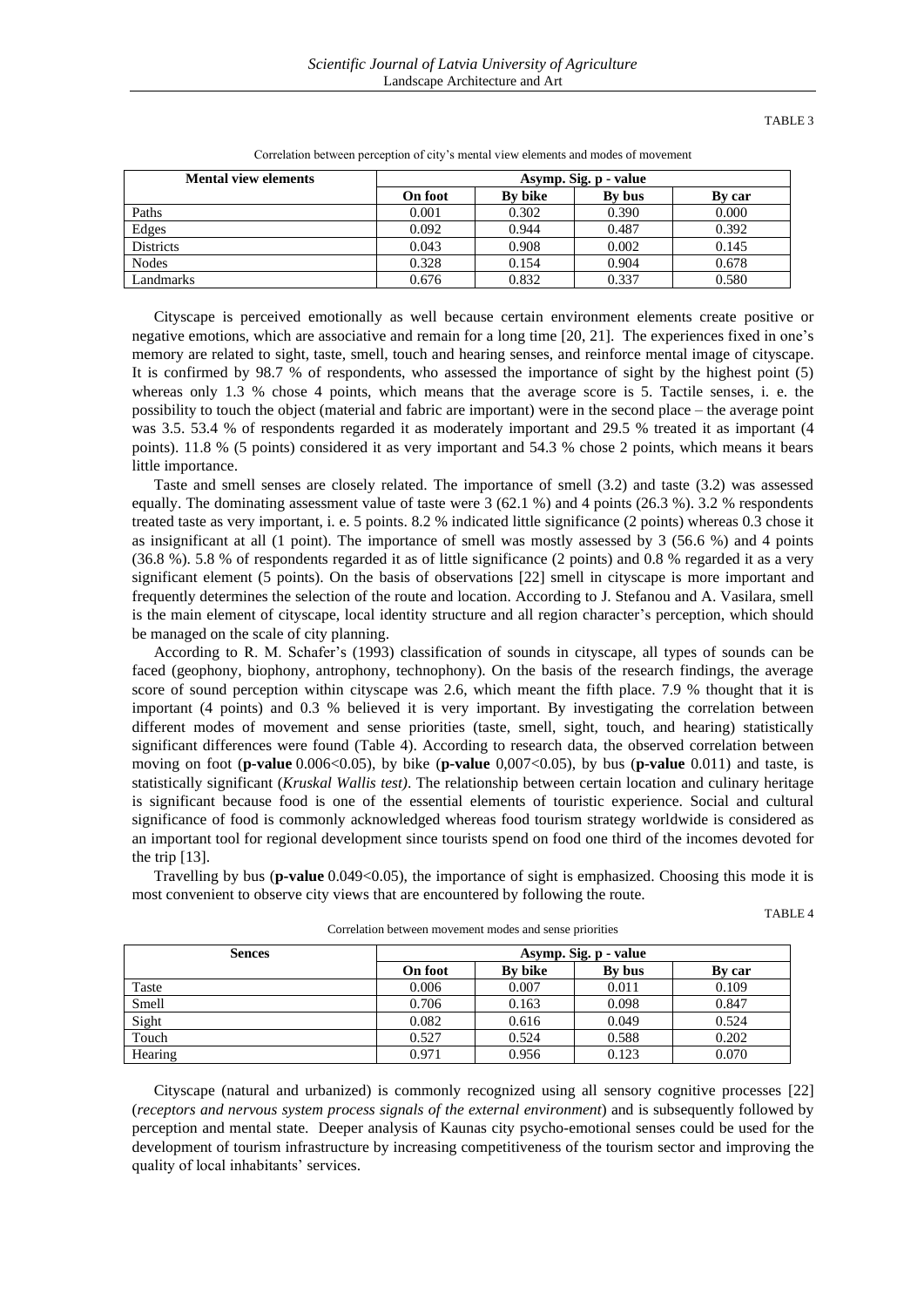## **Conclusions**

1. Elements that establish location identity are important for perception of cityscape. For the majority of respondents (ranking the means of assessment in the respondents' answers downwards), they are associated with cultural heritage, parks, exclusive architecture, memorial places, and sacred objects. Dominants of historic architecture are related to symbols of time and power and are important for the development of city's identity. In cityscape they are visually distinguished by height, form, colour while objects for visiting are selected by their historic value, well-known status, and aesthetic view. Their perception is mostly related to the history, culture, political situation of the period and features of the location natural basis, and largely depends on individual's education, personal qualities as well as aesthetic and cultural sophistication.

2. During the research the statement was confirmed that separate elements of cityscape are best perceived at a short distance (64.8 %), whereas general cityscape is best perceived when observing from higher points at the level of remote perspective. The dependence between moving on foot and by bike and a short distance up to 150 m as well as average distance from 150 to 400 m of observing objects could be found. While going by bus the correlation between a short distance and far perspective was identified whereas by choosing a car there was no statistically significant correlation.

3. Observing cityscape from inside (according to K. Lynch's subdivision of five basic elements within the city area) and comparing the mean of all five basic elements assessment one can rank them by the importance: the highest assessment was chosen for the importance of landmarks (iconic buildings, dominants of spatial structures, exclusive signs). Subsequently there were paths (streets, tracks, other pedestrian routes), districts (large city quarters), urban and natural nodes. Edges had the lowest impact on perception of the environment (walls, fences, buildings). Having investigated the significance correlation of different movement modes and the city's mental view elements, the following links were found: relationship between travelling on foot and perception of paths, travelling on foot and by bus and perception of districts, and travelling by car and perception of roads.

4. Cityscape is perceived emotionally as well since separate parameters of the environment create positive or negative emotions, which are associative and remain for a long time. Experiences fixed in memory are related to senses of sight, taste, smell, touch and hearing and reinforce the mental image of the city. Sight was assessed as the most important sense in the perception process of cityscape chosen by 98.7 % of respondents. In the second place (the mean was 3.5) tactile senses could be found, i. e. the possibility to touch surrounding objects, feel the material and fabric. Smell was in the third place (mean 3.3) while taste occupied the fourth position (mean assessment 3.2). Hearing was in the last place (mean assessment 2.6). Having investigated the correlation between different movement modes and sense priorities, the correlation between moving on foot and by bike with taste was found whereas while travelling by bus the significance of sight was emphasized.

5. Psychoemotional senses are very important elements of perceiving local identity and regional character, which could be considered at urban design and planning level. It would contribute to implementation of Kaunas city economic development promotion programme (Strategic plan of 2020-2022), to develop tourism infrastructure, increase competitiveness of a tourism sector and improve the quality of services for local inhabitants.

#### **References**

- 1. **Bruce Goldstein, E**. *Sensation and perception (9 th ed).* Belmont, Calif, Wadsworth Pub. Co. 1980.
- 2. **Cowan, R.** *The dictionary of urbanism*. Norfolk: Streetwise Press, 2005, p. 61.
- 3. **Cullen, G.** *The Concise Townscape.* London: Architectural Press, 1990, p. 193-196.
- 4. **Gehl J.** *Cities for People.* London: Islandpress, 2010, p. 9-19.
- 5. **Hackett, B.** *Opportunities in city landscape. In :Grove, A. B., Cresswell, R. W. City Landscape*. University Press, Cambridge, 1982, p. 1-3
- 6. **Jakovlevas–Mateckis, K.** *Miesto kraštovaizdžio architektūra, t. I: Miesto kraštovaizdžio architektūros raida ir teorijos pagrindai*. Vilnius: Technika, 2008, p. 8.
- 7. **Kaplan, R., Kaplan, S. & Ryan, R, L.** *With People in Mind*. Island Press, USA, 1998.
- 8. **Kauno miesto savivaldybė.** Kauno miesto savivaldybės 2020–2022 metų strateginis veiklos planas. [online 20.10.2020] <http://www.kaunas.lt/administracija/veikla/planavimo-dokumentai/strateginiai-veiklos-planai/>
- 9. **Kaymaz, I, C.** *Landscape Perception* [online 26.11.2018]. [http://cdn.intechopen.com/pdfs/37563/intech](http://cdn.intechopen.com/pdfs/37563/intech-landscape_perception.pdf)[landscape\\_perception.pdf](http://cdn.intechopen.com/pdfs/37563/intech-landscape_perception.pdf)
- 10. **Keshtkaran, R.** Urban landscape: A review of key concepts and main purposes. *International Journal of Development and Sustainability.* Vol. 8 No. 2, 2019. p. 141-168.
- 11. **Kirvaitienė, S.** Disertacija. *Miesto įvaizdžio formavimo galimybės ir uždaviniai plėtojant centro aplinką.* Vilnius, 2007. VGTU, p. 30.